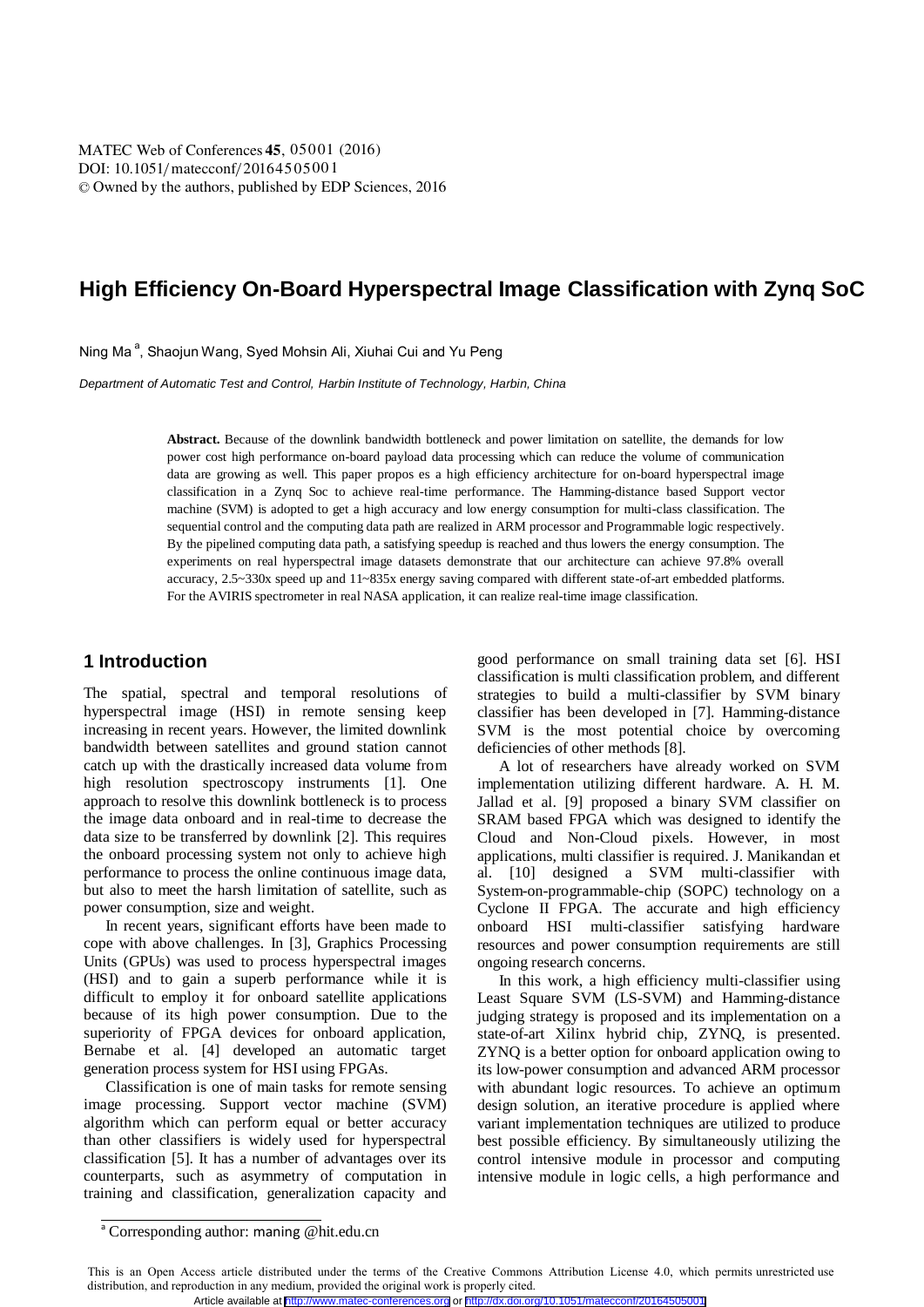low-power consumption computing architecture is designed. The main contributions are:

- Proposing a parallelism multi-classifier based on Hamming-distance judging strategy by combining hardware and software co-design for high performance and energy efficiency to achieve real-time hyperspectral image processing,

- Full experiments performed with real HSI dataset on a ZYNQ platform which is designed for satellite data processing.

# **2 Mulit-Classifier algorithm**

According to above discussed features of SVM, it is quite suitable for HSI classification. While SVM is a binary classifier, a multi-classifier is necessary in real processing task which can be implemented by using several binary classifiers in a certain architecture. In order to reduce the requirement of logic resource, LS-SVM is proposed which is the optimum option for onboard application [11].

### **2.1 Multi-classifier by Hamming-distance decision**

To realize a multi-classifier, a *Hamming-distance decision* approach is used to combine the results of several binary classifiers. The result of every binary classifier represents one bit of a code. The bit width of the code is equal to  $k(k-1)/2$ . For a binary classifier, the outputs are assigned to 1 or 0 to represent different labels. Therefore after the processing of all binary classifiers for a test data, a new result code will be generated. Likewise, for every class label, an identifying code is created when training the sample dataset. The Hamming distance between result code and every identifying code is computed by counting the number of different bits. The class label with minimum distance is then assigned to test data. So for a new result code, Hamming distance (H) between all of the identifying code should be calculated, however not all of the bits in result code are useful for different class labels, a pre-mask should be used for selecting the bits. The Hamming distance is calculated as the following formula:

$$
H = \sum_{l=0}^{n} b_l \tag{1}
$$

Where  $H$  is the Hamming distance,  $n$  is the width of result code and is equal to  $k(k-1)/2$ ,  $b_l$  means the  $l^{\text{th}}$  bit value of *T\_res* which is calculated in (2).

$$
T_{\text{res}} = (R_{\text{1}}\text{Code } \& \text{mask}) \oplus I_{\text{2}}\text{code} \tag{2}
$$

Where *R\_Code* is the new result code, mask is the one of the pre-mask which is different for different class label. *I* code is the identifying code. The value of identifying code and pre-mask code is dependent on the number of class and the class label of every binary classifier.

In our research we will focus on this approach owing to its higher accuracy than previously described approaches [8, 12].

### **2.2 SVM binary classifier**

An improved version of SVM, LS-SVM is adopted as the binary classifier, because it has assured computing process and needs less logic resources [11].

A LS-SVM classifier should be trained first. The training process can be done in the ground before satellite launching. The on-board processing only involves classification which is described as following:

$$
f(x) = sign\left[\sum_{i=1}^{l} \alpha_i K(x, x_i) + b\right]
$$
 (3)

where  $x_i$  is the training data,  $K(x, x_i)$  is kernel function,  $\alpha$  are Lagrange multipliers. *b* is a real constant.  $\alpha$  and *b* can be calculated from training process.

The RBF kernel is the most used kernel function in hyperspectral classification. It is described as:

$$
K(x, y) = exp\{-||x - y||_2^2 / \sigma^2\}
$$
 (4)

where  $\sigma$  is the width parameter, and the optimum value of  $\sigma$  in Equation (4) is ascertained by Cross Validation (CV) method together with  $\alpha$  and  $\beta$  in training processing.

### **3 Implementation**

To implement such complicated algorithm in heterogeneous platform, several challenges should be overcome. Firstly, a special hardware platform should be designed with considering the computing architecture (including SOPC), logic resource, data cache and data communication interface with the satellite. Secondly, when designing the algorithm, a fully pipeline design should be carefully implemented to get high performance and energy efficiency of the algorithm, the balance point of cycle and resource should be find. The logic part in logic resource and the software part in processor must be working synchronously.

As comprising of processors and special computing elements, a new type of heterogeneous chip, ZYNQ, its lower-power costing and light weight, is used in this research work for onboard classification. The Zynq chip contains two ARM processors (PS partition) and logic resources(PL partition).

Parallelism is implemented to get high performance, and it should be reasonable considering the limitation of hardware resource, data cache size, bus bandwidth, speed of data source and the power supply.

#### **3.1 Implementation of a binary classifier**

In this paper, each multi-classifier is made up with a binary LS-SVM classifier and Hamming-distance judging module.

For each binary classifier, the formulas are as described in (3) and (4), Fig.3 shows the architecture of a binary classifier and the architecture of the whole algorithm. For every test pixel which contain several (in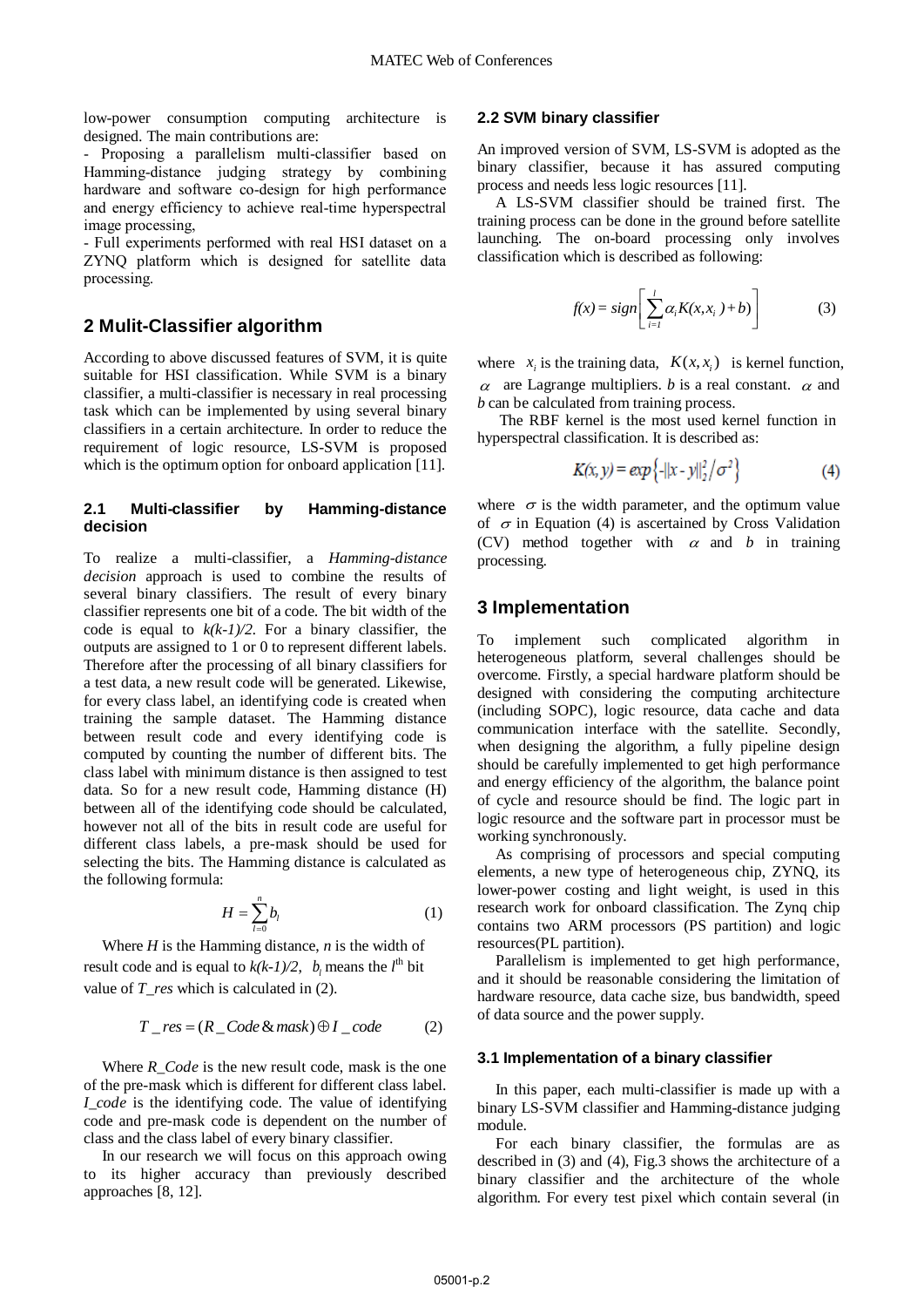this paper, it is 9) different band data, the binary classifier will run *k(k-1)/2* times to get every bit of result code.



**Fig.1.** Architecture of. Multi-classifier

According to section II, the function of a 1-vs-1 SVM binary classifier is completed in four steps. In Fig.4, "Bd" stands for spectral band numbers and the "Dim" stands for the training dimension. In the "Two Norm Value" step shown in Fig.4, the value of  $\left[ x - y \right]_2^2$  as in Equation (4) is computed, and we need the pixel data and the training pixel data. For one pixel data, it should be processed together with all the training data in above formula, every spectral data should participate the processing which is shown in Fig.3. In the end of this step, there is an iteration which is a challenge for a full pipeline design, all the operations should be finished before starting the second step. Considering that this loop is the inner loop, unrolling can reduce a huge number of processing cycles but not too much extra resources, this step will be implemented in parallel.



**Fig.2.** Computing flow of binary classifier

For the step of "Exponential function",  $\sigma$  is required to calculate the value of Equation (4), and is implemented by using the Exponential IP of Xilinx by using DSP48E and logic resource.

For "Multiplier Accumulator" step, *α* and *b* is required. The results of "Exponential function" step are multiplied by  $\alpha$ , then accumulating together, this iteration is an outer, unrolling will take a great number of logic resource, and not reduce the processing cycle sharply, this step will be implemented in loop.

Those step can be executed faster by promoting the parallelism at every step but the resource consumption and data communication bandwidth will be sharply increased. So the balance point should be calculated between processing cycles and such factors. For example,

in first step, using 8 couples of subtractor and multiplier, instead of one couple to process 8 training pixels data simultaneously. The cycles of the first step will be reduced to 1/8 compared with raw design. After experiments, we found that a float-point adder required 2 DSP48Es which is the most limited and useful resource in a computing intensive application design, and for subtractor, multiplier and exponential function module the requiring number are 2, 3 and 26 respectively. Considering the total number of DSP48E in our platform is 220, so, when class number is over 4, the device cannot support so much DSP48E for the *k(k-1)/2* counts of binary classifiers. To realize a scalable design for different number of classes, each multi classifier uses only one unparalleled binary classifier, six multi classifier is designed in our application. For every binary unparalleled classifier, the theoretical total cycle requirement is described in (3). Higher parallelism can be carried out by unrolling the computing loop.

$$
Cyc\_one = ((Bd + 2) \times Dim + 1)
$$
 (3)

The architecture of the multi classifier by using Hamming-distance is shown in Fig.5.



**Fig.3.** Architecture of Hamming-distance classifier.

It contains three modules: Control Management, SVM binary classifiers and Hamming-distance decision module. Control Management module manages the flow of computing including data input and output, and selects the training data and parameters which decides the final bit location in result code for computing Hamming-distance, those parameters and training data are saved in Training Dataset & Parameters module. There are two approaches to implement SVM binary classifier module, using  $k(k-1)/2$  classifiers in parallel to get the results at the same time, this method consumes  $k(k-1)/2$  times resources than using only one which required more cycles for processing. Considering the resource limitation of onboard application, so in this paper, one binary classifier is used in each multi classifier.

To find the nearest class, Hamming-distance between result code and identifying code should be computed. By the advantage of logic gates, the result code will be processed in exclusive OR operation with identifying code of every class, then, the result of above operation will be processed in AND operation with a pre-mask code of every class. The number of 1 in every result will be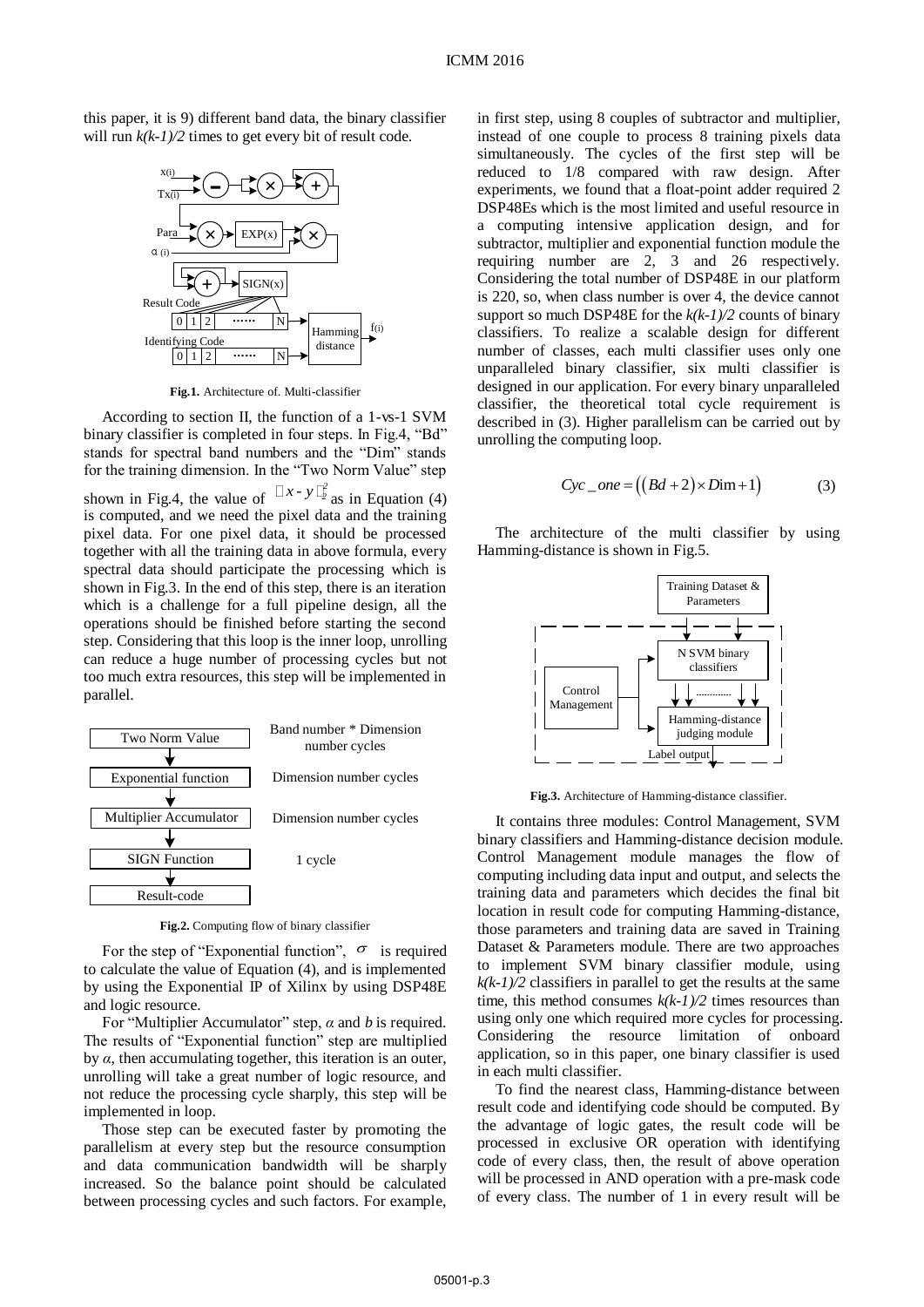accounted, the minimum one have the most similar degree with the class label, and set as the data label. Table 1. shows the identifying and pre-mask codes for class number upto six

| <b>Class Number</b> | <b>Identifying Code</b> | <b>Pre-mask Code</b> |  |
|---------------------|-------------------------|----------------------|--|
| Class 1             | 111110000000000         | 111110000000000      |  |
| Class 2             | 000001111000000         | 100001111000000      |  |
| Class 3             | 000000000111000         | 010001000111000      |  |
| Class 4             | 000000000000110         | 001000100100110      |  |
| Class <sub>5</sub>  | 000000000000001         | 000100010010101      |  |
| Class 6             | 000000000000000         | 000010001001011      |  |

**Table 1.** The identifying and Pre-mask codes

#### **3.2 A scalable control program in ARM processor**

By just uploading the training dataset and parameters, another new multi-classifier can be launched based on the old classifiers under the control of program. The program which is run on ARM processor controls the flow of computing. It reads HSI dataset and configures the classifier. Program flow is shown in Fig.6.



**Fig.4.** The flow of program in ARM processor.

The program can assure and control the classifier by reading and writing the registers in classifier through AXI Lite interface. In "Initial Peripherals", the peripherals and the program are prepared for computing, then in "Initial Training dataset & Parameters", the training dataset and parameter  $\alpha$  is sent to Storage module by DMA controller through AXI HP ports, and this can get a high transfer speed and realize a heavy work on processor. In the "Read Pixel data", the image pixel are transmitted to the binary classifier, the status of the classifier is monitored, after computing the Hamming-distance, multi classifier send the class label of input data to ARM processor. Different classifiers are launched by the program works in parallel. After the processing, results can output through CPCI interface in the demo system. In our experiment, the time and the classifying accuracy will be shown through UART ports on PC.

# **4 Experiments &Result**

To compare efficiency with different platforms, the experiment is carried out on two well-known real HSI datasets. These are produced by Airborne Visible Infra-Red Imaging Spectrometer (AVIRIS) [13], are engaged for testing. AVIRIS can capture 224 bands data for every pixel, from its instrument features, its scan rate is 12Hz, and in every scan, 677 pixels will be produced, the sampling rate is approximately 123.1μs/pixel.

To prove our design can realized online real time processing for AVIRIS, the processing time of every pixel is evaluated from the experiments. These two datasets are both provided by University of the Basque Country [14]. The first image contains  $145 \times 145$  pixels, and it comes from a mixed agriculture/forestry photo in Northwestern Indiana on June 1992. This image is gathered over the Indian Pines Test Site and shown in Fig.7. The second image is collected from Salinas Valley, California, and its spatial resolution is 3.7 meter/pixels comprising of 512  $\times$ 217 pixels.

In our experiments, considering water absorption bands and information redundance, only 9 spectral bands and 6 classes are used for training and identifying in both datasets. For each class, the number of training and testing pixels is 50 and 100 respectively.

In order to evaluate the performance of our proposed design, four reference designs in different hardware platform are developed in the experiment II. The first one is implemented on HP XW8600 workstation with the configuration of Intel Xeon X5482 having 8 cores at 3.2GHz frequency and 64GB of memory. The same algorithm is implemented in C language on visual studio 2010 development environment. The second reference design is implemented on an embedded system comprising of an ARM cortex-A9 processor at 666.7MHz, Vector Floating Point Unit and 32KB Cache is employed to speed up the computing. The third one is on a state-of-the-art Texas Instruments DSP of TMS320C6778 at 1000 MHz which contain 8 cores to accelerate the processing.The last reference design is on Power PC440 processor, which runs at 400MHz and a FPU in it. The power consumption of these platform are also measured. In order to measure the power consumption more accurately on workstation, the difference of power consumption in running and idle state is used to calculate the power consumption of algorithm. The same 600 pixels data is tested on all the platforms with in the same training dataset, parameters and data precision.

For the Indian Pines Test Site dataset, the time consumption and speedup are shown in Table 2.

**Table 2.** The speed and power consumption comparing on

ZYNQ, ARM, DSP, PowerPC and HP workstation

| <b>Platform</b>       | <b>ZYNO</b> | PC    | <b>ARM</b> | <b>DSP</b> | <b>PPC</b> |
|-----------------------|-------------|-------|------------|------------|------------|
| $T$ ( $\mu s$ /pixel) | 25.8        | 216.3 | 1321.2     | 65.7       | 8516       |
| Power $(W)$           | 3.9         | 103.8 | 3.3        | 16.0       | 9.8        |
| E(mJ/pixel)           | 0.1         | 22.4  | 4.3        | 1.1        | 83.5       |
| Speedup               | 1.0         | 8.3   | 51.2       | 2.54       | 330        |
| OA (%)                | 98.3        | 98.3  | 98.3       | 98.3       | 98.3       |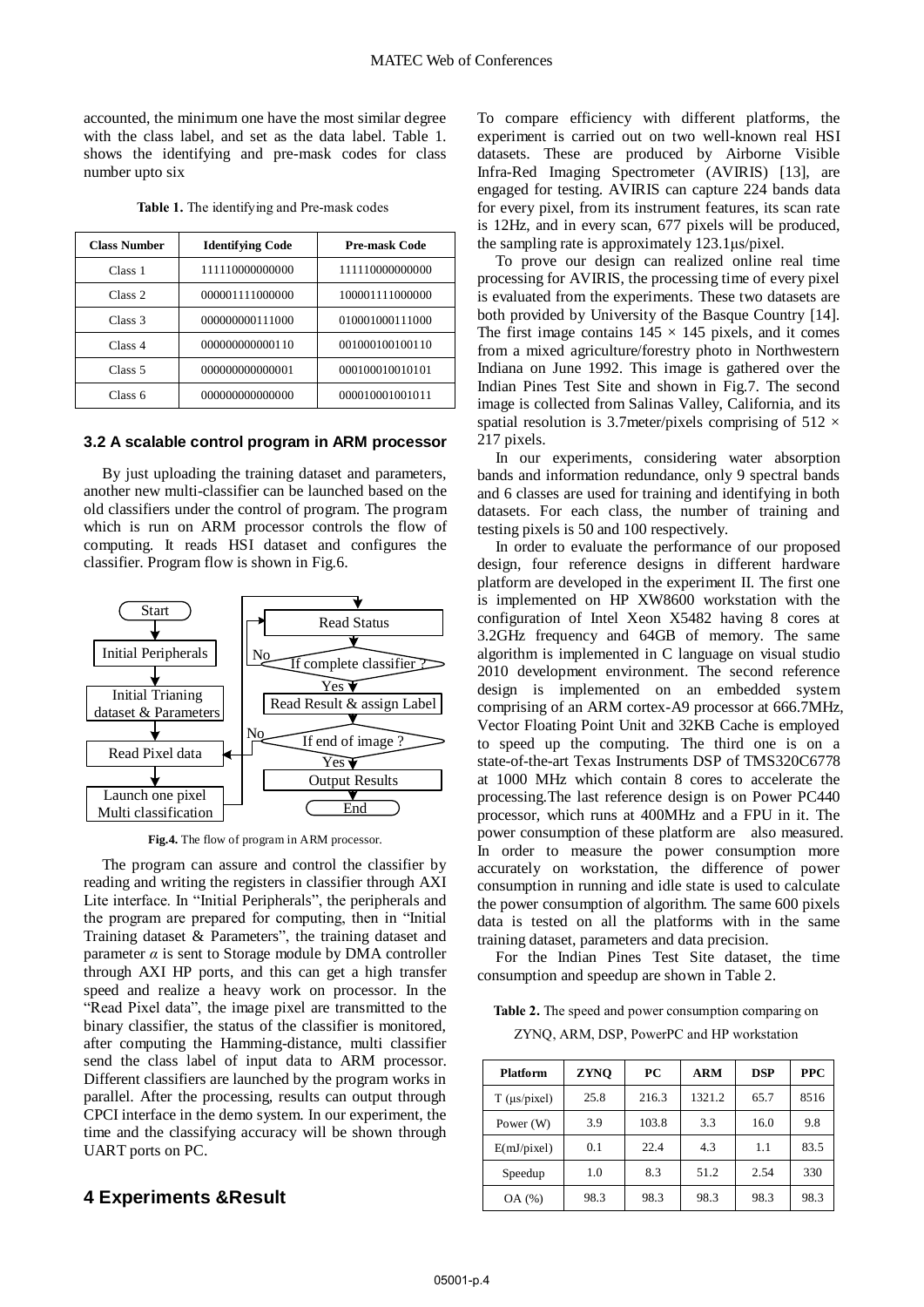In above table, OA means overall accuracy, E stand for energy consumption. From this table, our Hammning-distance multi-classifier on ZYNQ gets 8.3x speedup with about 224x energy saving compared to HP workstation. Compared with ARM, DSP and PPC, our heterogeneous design gain 51.2x, 2.54x, and 330x speedup, and 43x, 11x, and 835x energy saving respectively. By the high frequency clock, embedded FPU, and fast cache, ARM platform gain higher computing speed than DSP and PPC platform. As the lower frequency and the bandwidth limitation between FPU and CPU core, the PPC shows slowest process than other platforms.

Our design gains about 98.3% overall accuracy. With the same training and test data, especially the same classification algorithm, the overall accuracies are the same on different embedded platforms and PC. Under the onboard resources and power limitation, our heterogeneous platform and algorithm architecture is efficient for HSI classification applications.

Comparing with other research on the same dataset, the comparison of overall accuracy is shown in table 3.

**Table 3.** Comparison with other researches

| <b>Methods</b>                  | $OA(\%)$ |
|---------------------------------|----------|
| Proposed Approach in this paper | 98.3     |
| ANN based Adaboost[15]          | 98.02    |
| Wavelet Networks[16]            | 82.0     |
| MLRsub[17]                      | 92.5     |
| HA-PSO-SVM[18]                  | 98.2     |
| PGNMF[19]                       | 93.36    |

From above table, the proposed approach in this paper gain higher accuracy than other research.

For the Salinas Valley dataset, the comparison on power consumption and speedup are shown in Table 4.

**Table 4.** The speed and power consumption comparison on

Zynq, ARM, DSP and HP workstation

| <b>Platform</b>            | <b>ZYNO</b> | <b>PC</b> | <b>ARM</b> | <b>DSP</b> | <b>PPC</b> |
|----------------------------|-------------|-----------|------------|------------|------------|
| $T$ ( $\mu$ s/ $\pi$ ixel) | 26.5        | 220.3     | 1367.2     | 66.8       | 8487.4     |
| Power $(W)$                | 3.7         | 106.8     | 3.1        | 16.5       | 9.2        |
| E(mJ/pixel)                | 0.1         | 23.5      | 4.2        | 1.1        | 78.1       |
| Speedup                    | 1.0         | 8.3       | 51.6       | 2.6        | 320.3      |
| OA (%)                     | 97.8        | 97.8      | 97.8       | 97.8       | 97.8       |

From above table, for Salinas Valley dataset, the proposed approach can reach 97.8% overall accuracy, and compared to the embedded platform of ARM, DSP and PowerPC, it gains speedup and energy efficiency ranging from  $11x \sim 781x$ .

For online application of AVIRIS, the sampling rate of spectrometer is 123.1μs/pixel [20], and our design can realize 27μs/pixel classification. So it can fully fill the real-time processing requirements.

### **5 Conclusions**

In this paper, we propose a novel Hamming distance judging strategy based multi-LS-SVM-classifier for HSI classification. By employing parallel logic architecture and flexibility of software in hybrid ZYNQ SOC, we realized the proposed multi classifier with high performance and power efficiency for satellite onboard application. The experiments results on two datasets from AVIRIS demonstrate that the proposed multi-classifier reaches up to  $2.5x \sim 330x$  speed up with  $11x \sim 835x$ energy saving compared to different embedded platforms. At the same time, it gains over 97.8% overall accuracy. So it can realize high overall accuracy and low power consumption real time hyperspectral image classification.

### **References**

- 1. B. B. Marschallinger, D. Sabel, W. Wagner, "Optimisation of global grids for high-resolution remote sensing data," Computers & Geosciences, vol. 72, pp.84-93, November 2014.
- 2. K. L. Wagstaff, D. R. Thompson and W. K. Abbey, "texture-sensitive instrument classification for in situ rock and layer analysis," Geophysical Research Letters, vol. 40, no. 16, pp. 4188-4193, August 2013.
- 3. S. Lucana, M. Enrico, V. Raffaele, "Highly-Parallel GPU Architecture for Lossy Hyperspectral Image Compression," IEEE Journal of Selected Topics in Applied Earth Observations and Remote Sensing (J-STARS), vol. 6, no. 2, pp. 670-681, April 2013.
- 4. S. Bernabe, S. Lopez, A. Plaza, "FPGA Design of an Automatic Target Generation Process for Hyperspectral Image Analysis," in IEEE 17th International Conference on Parallel and Distributed Systems, 2011, pp. 1010-1015.
- 5. G. Camps Valls, L. Bruzzone, "Kernel-based methods for hyperspectral image classification," in IEEE Transaction on Geoscience and Remote Sensing, vol. 43, no. 6, pp.1351-1362, 2005.
- 6. H. Guo, W. Wang, "An active learning-based SVM multi-class classification model," in Pattern Recognition, vol.48, no.5, pp. 1577-1597, May 2015.
- 7. W. H. Chih, J. L. Chih, "A comparison of methods for multiclass support vector machines," in IEEE Transactions on Neural Networks, vol. 13, no. 2, pp. 415-425, March 2002.
- 8. S. Hari, F. Agrafioti and D. Hatzinakos, "Design of a Hamming-distance Classifier for ECG-Biometrics," in [Acoustics, Speech and Signal Processing](http://ieeexplore.ieee.org/xpl/mostRecentIssue.jsp?punumber=6619549)  [\(ICASSP\),](http://ieeexplore.ieee.org/xpl/mostRecentIssue.jsp?punumber=6619549) 2013, pp. 3009-3012.
- 9. A. H. M. Jallad and L. B. Mohammed, "Hardware Support Vector Machine (SVM) for satellite on-board applications," in Adaptive Hardware and Systems (AHS), 2014, pp. 256-261.
- 10. J. Manikandan, B. Venkataramani, "System-on-programmable -chip implementation of diminishing learning based pattern recognition system," in International Journal of Machine Learning and Cybernetics, vol. 4, no. 4, pp. 347-363, Augst 2013.